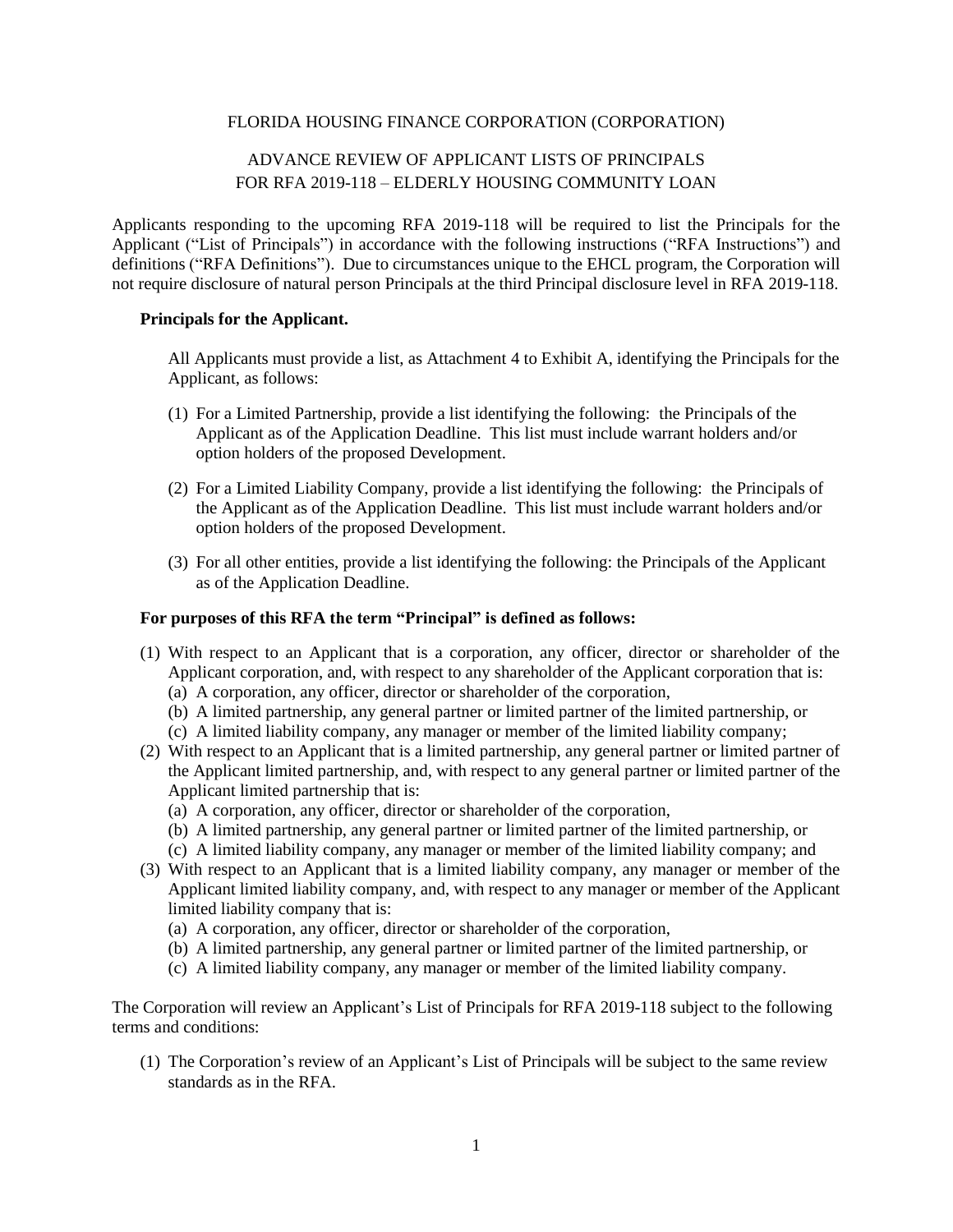- (2) An Applicant may submit its initial List of Principals and any corrected List of Principals for review to the Corporation by electronic mail (email) to [FHFCAdvanceReview@floridahousing.org](mailto:FHFCAdvanceReview@floridahousing.org) . An initial List of Principals and any corrected List of Principals submitted to the Corporation by any other means will not be reviewed under the Advance Review Process by the Corporation.
- (3) The Applicant's email transmittal must include the RFA number, a contact person and email address for purposes of any response by the Corporation.
- (4) Corporation staff will review the Applicant's List of Principals and notify the Applicant of any deficiency by email directed to the contact person at the email address provided by the Applicant. If the Applicant's contact email address is incomplete or if the Corporation's email is returned as undeliverable, the Corporation will make no further attempt to notify the Applicant.
- (5) The Corporation will only consider a corrected List of Principals that is transmitted to the email address as specified by the Corporation.
- (6) The Corporation shall notify the Applicant if the List of Principals is approved. As evidence of the Corporation's approval of a List of Principals (whether it be the Applicant's initial list, or a revised list submitted by the Applicant in response to a notice of deficiency issued by the Corporation), each page of the approved List of Principals shall be stamped approved by the Corporation for that purpose ("Stamped List of Principals"). The Stamped List of Principals shall be transmitted to the Applicant.
- (7) A Stamped List of Principals may be submitted by the Applicant in its Application for purposes of responding to RFA 2019-118 for which the Applicant is eligible. In such case, the Corporation will only review the Stamped List of Principals to the extent necessary to confirm that it consists entirely of materials approved by the Corporation; otherwise, the Corporation shall accept the Stamped List of Principals as meeting the applicable requirements of the RFA.
- (8) The courtesy Advance Review Process is an open, ongoing process and an Applicant may submit an initial Principals list or a corrected Principals list at any time. Applicants electing to participate in the Advance Review Process are responsible for submitting information to the Corporation in a timely manner in order to meet any applicable Application deadline and the Corporation will make every effort to review each Principals list submitted for review and respond to the Applicant's contact person within 14 Calendar Days of the date of the initial submission and/or corrected submission ("Corporation's Review Period"). However, as the Advance Review Process is provided as a courtesy by the Corporation, the Corporation is under no obligation to respond within any specific timeframe. It is the Applicant's sole responsibility to submit the required information in response to an RFA by the applicable Application deadline.

Advance review of an Applicant's List of Principals is optional with the Applicant and is not required in order to submit an Application in response to RFA 2019-118.

To assist the Applicant in developing its List of Principals, the Corporation has developed a decision tree chart as well as samples designed to illustrate the acceptable form for listing Principals. The chart and samples are attached for reference.

**If an Applicant received a Stamped List of Principals from the Corporation as a result of the RFA Advance Review process for a previous RFA, such Stamped List of Principals may be submitted in the Applicant's RFA 2019-118 Application provided the information on the Stamped List of Principals is correct.**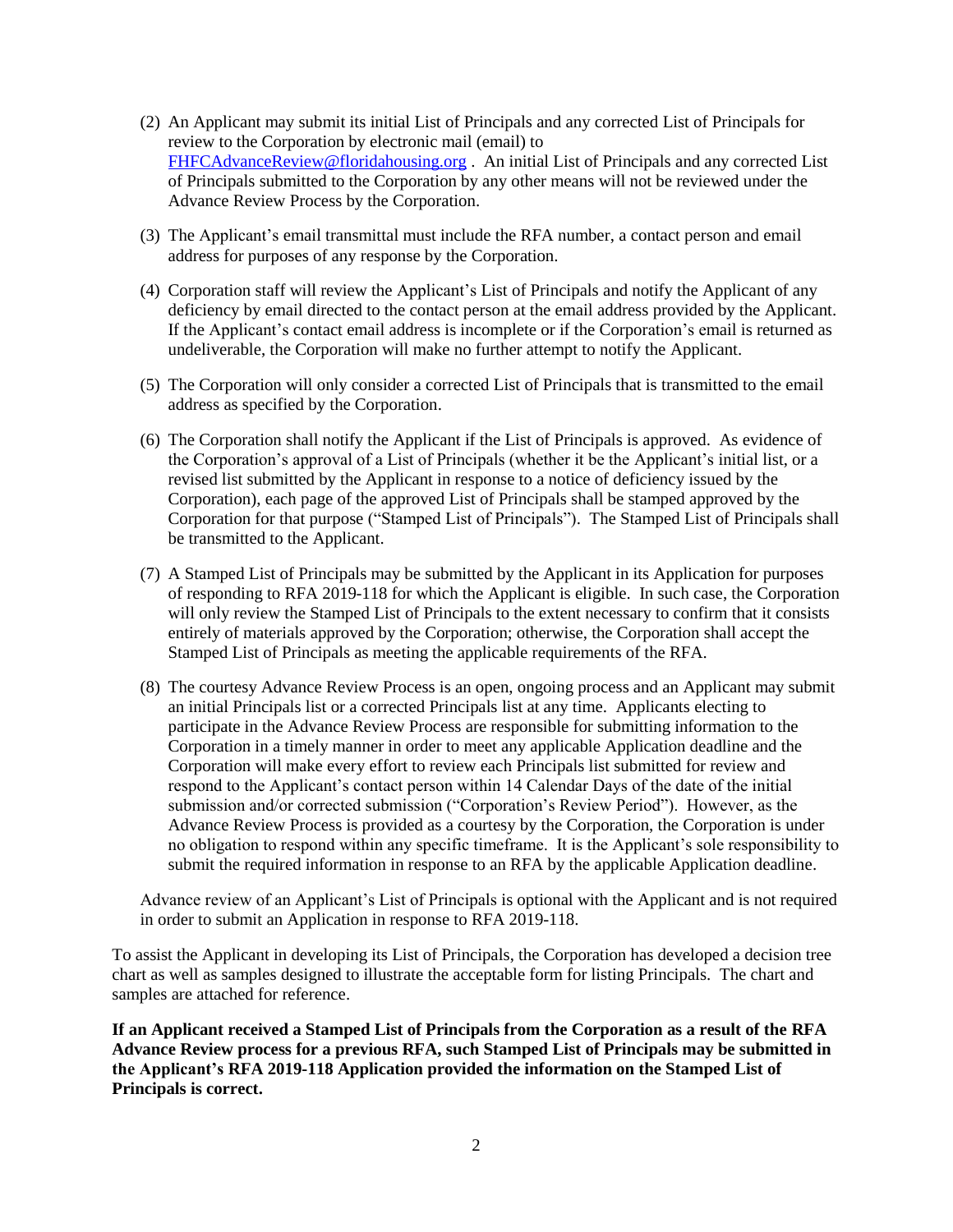#### **Principal Disclosures for Applicants**

The Corporation is providing the following charts and examples to assist the Applicant in providing the required list identifying the Principals for the Applicant. The term Principals is defined in Rule Chapter 67-48, F.A.C.

For purposes of RFA 2019-118, only disclosure of the Principals of the Applicant is required.

- a. Charts:
	- (1) For the Applicant:
		- (a) If the Applicant is a Limited Partnership:

| Partners<br>reners'<br>.dent <sup>.</sup><br>лаг<br>- 11 | and | Partners<br>Amr<br>- Ider<br>$-100$<br>AШ |
|----------------------------------------------------------|-----|-------------------------------------------|

and

| For each General Partner that | For each General Partner that is | For each General Partner that is a |
|-------------------------------|----------------------------------|------------------------------------|
| is a Limited Partnership:     | a Limited Liability Company:     | Corporation:                       |
| Identify each General Partner | <b>Identify each Manager</b>     | Identify each Officer              |
|                               |                                  |                                    |
| and                           | and                              | and                                |
| Identify each Limited Partner | Identify each Member             | Identify each Director             |
|                               |                                  | and                                |

Identify each Shareholder

and

| For each Limited Partner that is | For each Limited Partner that is a |
|----------------------------------|------------------------------------|
| a Limited Liability Company:     | Corporation:                       |
| <b>Identify each Manager</b>     | Identify each Officer              |
| and                              | and                                |
| Identify each Member             | Identify each Director             |
|                                  | and                                |
|                                  | Identify each Shareholder          |
|                                  |                                    |

For any General Partner and/or Limited Partner that is a natural person (i.e., Samuel S. Smith), no further disclosure is required.

(b) If the Applicant is a Limited Liability Company:

| and<br>. Manager:<br>1den <sup>+</sup><br>embers<br>ider<br>. Mer<br>20 U S<br>- 11 |
|-------------------------------------------------------------------------------------|
|-------------------------------------------------------------------------------------|

and

| For each Manager that is a    | For each Manager that is a   | For each Manager that is a |
|-------------------------------|------------------------------|----------------------------|
| Limited Partnership:          | Limited Liability Company:   | Corporation:               |
| Identify each General Partner | <b>Identify each Manager</b> | Identify each Officer      |
| and                           | and                          | and                        |
| Identify each Limited Partner | Identify each Member         | Identify each Director     |
|                               |                              | and                        |
|                               |                              | Identify each Shareholder  |
|                               |                              |                            |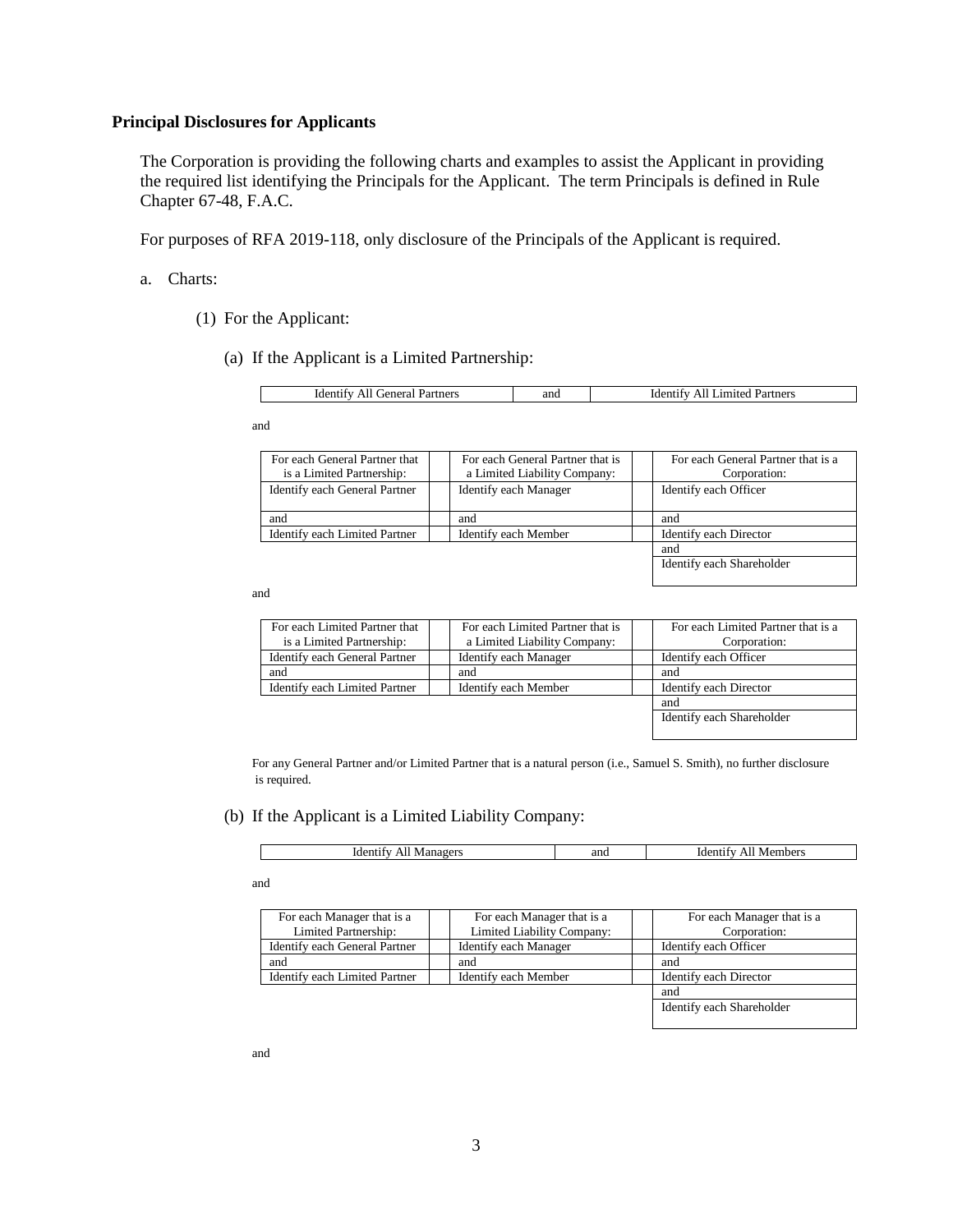| For each Member that is a<br>Limited Partnership: | For each Member that is a<br>Limited Liability Company: | For each Member that is a<br>Corporation: |
|---------------------------------------------------|---------------------------------------------------------|-------------------------------------------|
| Identify each General Partner                     | <b>Identify each Manager</b>                            | Identify each Officer                     |
| and                                               | and                                                     | and                                       |
| Identify each Limited Partner                     | Identify each Member                                    | Identify each Director                    |
|                                                   |                                                         | and                                       |
|                                                   |                                                         | Identify each Shareholder                 |

For any Manager and/or Member that is a natural person (i.e., Samuel S. Smith), no further disclosure is required.

(c) If the Applicant is a Corporation:

| All Officers<br><b>Identify</b><br>Directors<br>and<br>and<br>Identify<br>AIL | Shareholders<br>AII<br>Identify |
|-------------------------------------------------------------------------------|---------------------------------|
|-------------------------------------------------------------------------------|---------------------------------|

and

| For each Shareholder that is a<br>Limited Partnership: | for each Shareholder that is a<br>Limited Liability Company: | For each Shareholder that is a<br>Corporation: |
|--------------------------------------------------------|--------------------------------------------------------------|------------------------------------------------|
| Identify each General Partner                          | <b>Identify each Manager</b>                                 | Identify each Officer                          |
| and                                                    | and                                                          | and                                            |
| Identify each Limited Partner                          | Identify each Member                                         | Identify each Director                         |
|                                                        |                                                              |                                                |
|                                                        |                                                              | and                                            |
|                                                        |                                                              | Identify each Shareholder                      |

For any Officer and/or Director and/or Shareholder that is a natural person (i.e., Samuel S. Smith), no further disclosure is required.

# b. Examples:

Example No. 1:

Applicant: Acme Properties, LLC

Sole Member/Manag

| ger: | ABC, LLC     |             |
|------|--------------|-------------|
|      | Manager:     | Amy Smith   |
|      | Sole Member: | Patty Jones |

# Example No. 2:

Applicant: Acme Builders, LLC

Manager: Acme Management Co, Inc.

| Officers:  | Peter Smith, President/CEO<br>Fred Jones, Vice President<br>Patty Jones, Vice President<br>Bob Brown, Secretary<br>Amy Smith, Treasurer |
|------------|-----------------------------------------------------------------------------------------------------------------------------------------|
| Directors: | Peter Smith<br>Fred Jones<br>Patty Jones                                                                                                |